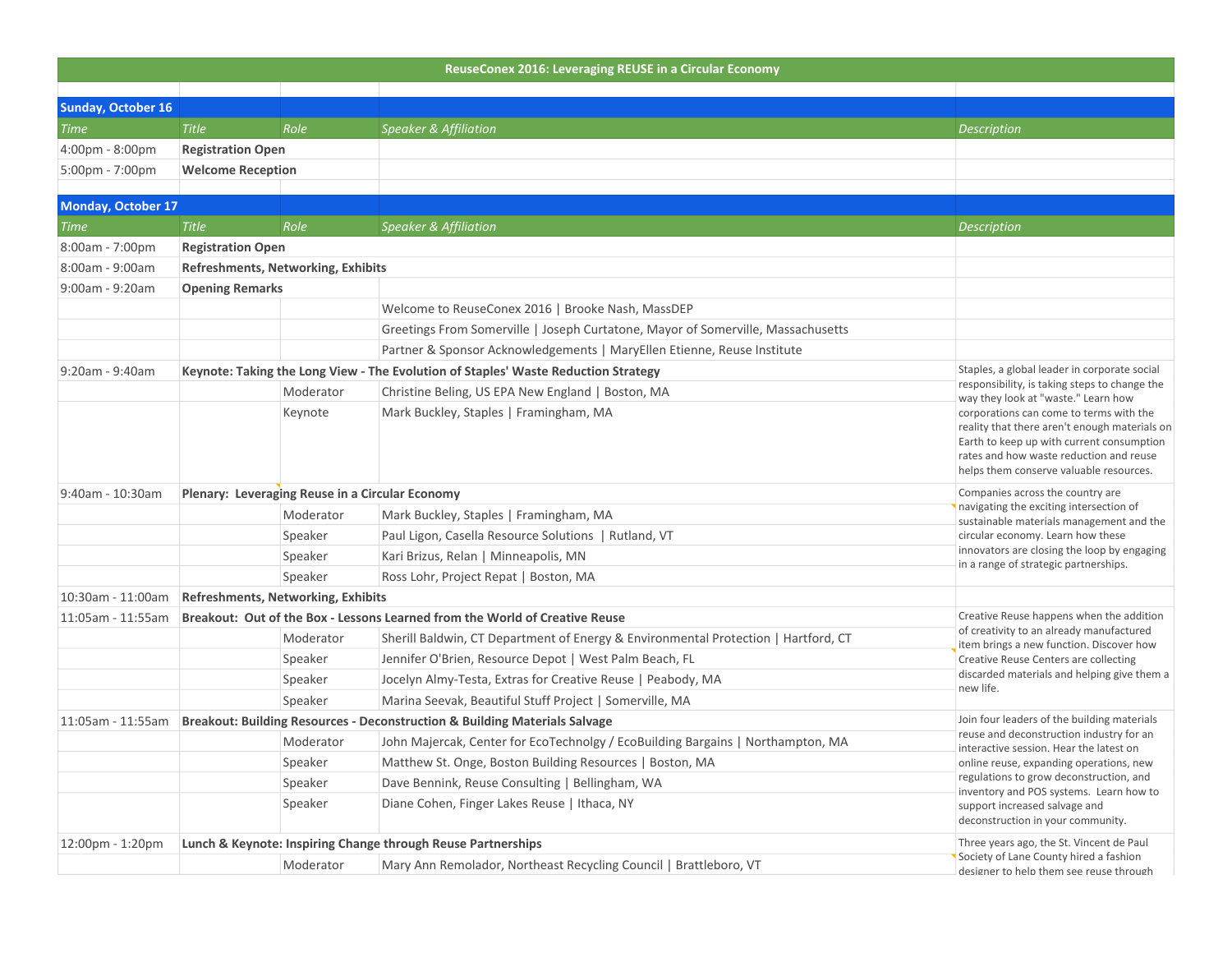|                            |                                                        |           |                                                                              | acagnor to noip thom accircuacitin ough                                                                                                                                                                                                                                                                                                 |  |  |
|----------------------------|--------------------------------------------------------|-----------|------------------------------------------------------------------------------|-----------------------------------------------------------------------------------------------------------------------------------------------------------------------------------------------------------------------------------------------------------------------------------------------------------------------------------------|--|--|
|                            |                                                        | Keynote   | Terry McDonald, St. Vincent de Paul Society of Lane County   Eugene, OR      | fresh eyes. Today, she has her own<br>trademarked line of clothing, accessories<br>and jewelry and a St. Vinnies boutique<br>devoted to her products, which are made<br>from damaged materials remade by a small<br>crew of full-time employees. Terry<br>McDonald describes the tactical and<br>strategic steps to this success story. |  |  |
| 1:30pm - 2:30pm            | Breakout: Fostering a Make, Share and Repair Community |           | Find out more about efforts to build                                         |                                                                                                                                                                                                                                                                                                                                         |  |  |
|                            |                                                        | Moderator | Madalyn Cioci, MN Pollution Control Agency / Reuse MN   St. Paul, MN         | community-based reuse initiatives. We'll be<br>highlighting what is taking place locally in                                                                                                                                                                                                                                             |  |  |
|                            |                                                        | Speaker   | Derek Seabury, Artisan's Asylum   Somerville, MA                             | New England as well as efforts in the                                                                                                                                                                                                                                                                                                   |  |  |
|                            |                                                        | Speaker   | Dina Gjertsen, Parts & Crafts / Somerville Tool Library   Somerville, MA     | Midwest.                                                                                                                                                                                                                                                                                                                                |  |  |
|                            |                                                        | Speaker   | Ray Pfau, Bolton Repair Cafe   Bolton, MA                                    |                                                                                                                                                                                                                                                                                                                                         |  |  |
| 1:30pm - 2:30pm            |                                                        |           | <b>Breakout: Universities - Graduating to Zero Waste</b>                     | Colleges and Universities are a driving force                                                                                                                                                                                                                                                                                           |  |  |
|                            |                                                        | Moderator | Alex Freid, Post Action Landfill Network   Durham, NH                        | for promoting reuse within their<br>communities. We will discuss a variety of                                                                                                                                                                                                                                                           |  |  |
|                            |                                                        | Speaker   | Rob Gogan, Harvard University   Cambridge, MA                                | reuse programs including college move-                                                                                                                                                                                                                                                                                                  |  |  |
|                            |                                                        | Speaker   | Jenny Isler, Clark University   Worcester, MA                                | in/out initiatives, campus surplus stores and                                                                                                                                                                                                                                                                                           |  |  |
|                            |                                                        | Speaker   | Steve Dietz, Food Donation Connection   Knoxville, TN                        | food donation programs.                                                                                                                                                                                                                                                                                                                 |  |  |
| 2:30pm - 3:00pm            | <b>Refreshments, Networking, Exhibits</b>              |           |                                                                              |                                                                                                                                                                                                                                                                                                                                         |  |  |
| $3:15$ pm - $4:25$ pm      |                                                        |           | <b>Plenary: Big Thinkers - Innovation that Expands Markets</b>               | Meet innovative practitioners in the private,                                                                                                                                                                                                                                                                                           |  |  |
|                            |                                                        | Moderator | MaryEllen Etienne, Reuse Institute   Dayton, OH                              | public and nonprofit sector who are making<br>reuse happen through social enterprises,                                                                                                                                                                                                                                                  |  |  |
|                            |                                                        | Speaker   | Jeff Lindenthal, Last Chance Mercantile / Monterey Regional WMD   Marina, CA | regional government services, and profit-                                                                                                                                                                                                                                                                                               |  |  |
|                            |                                                        | Speaker   | Mark Lennon, IRN - The Reuse Network   Concord, NH                           | making businesses.                                                                                                                                                                                                                                                                                                                      |  |  |
|                            |                                                        | Speaker   | Ann Woodward, The Scrap Exchange   Durham, NC                                |                                                                                                                                                                                                                                                                                                                                         |  |  |
|                            |                                                        | Speaker   | Damon Carson, Repurposed Materials   Boulder, CO                             |                                                                                                                                                                                                                                                                                                                                         |  |  |
| 4:30pm - 5:00pm            |                                                        |           | Plenary: Recycling Is Not Enough! Bringing Reuse Center Stage                | Two veterans of the recycling world,                                                                                                                                                                                                                                                                                                    |  |  |
|                            |                                                        | Moderator | Brooke Nash, MassDEP   Boston, MA                                            | Michael Howe and Brooke Nash, will reflect<br>on the often overlooked strategy in the                                                                                                                                                                                                                                                   |  |  |
|                            |                                                        | Speaker   | Michael Howe, Goodwill Industries of Northern New England   Portland, ME     | reduce-reuse-recycle hierarchy.                                                                                                                                                                                                                                                                                                         |  |  |
| 5:00pm - 6:00pm            | Refreshments, Networking, Exhibits + Raffle            |           |                                                                              |                                                                                                                                                                                                                                                                                                                                         |  |  |
| $6:30$ pm - $8:30$ pm      | <b>Gleaned Meal at Juliet</b>                          |           |                                                                              |                                                                                                                                                                                                                                                                                                                                         |  |  |
|                            |                                                        |           |                                                                              |                                                                                                                                                                                                                                                                                                                                         |  |  |
| <b>Tuesday, October 18</b> |                                                        |           |                                                                              |                                                                                                                                                                                                                                                                                                                                         |  |  |
| <b>Time</b>                | <b>Title</b>                                           | Role      | <b>Speaker &amp; Affiliation</b>                                             | Description                                                                                                                                                                                                                                                                                                                             |  |  |
| 8:00am - 7:00pm            | <b>Registration Open</b>                               |           |                                                                              |                                                                                                                                                                                                                                                                                                                                         |  |  |
| 8:00am - 9:00am            | <b>Refreshments, Networking, Exhibits</b>              |           |                                                                              |                                                                                                                                                                                                                                                                                                                                         |  |  |
| 9:00am - 9:20am            | <b>Opening Remarks</b>                                 |           |                                                                              |                                                                                                                                                                                                                                                                                                                                         |  |  |
|                            |                                                        |           | Welcome Again   Brooke Nash, MassDEP                                         |                                                                                                                                                                                                                                                                                                                                         |  |  |
|                            |                                                        |           | State Support for Reuse   Bethany Card, Deputy Commissioner, MassDEP         |                                                                                                                                                                                                                                                                                                                                         |  |  |
|                            |                                                        |           | Sponsor Spotlight   MaryEllen Etienne, Reuse Institute                       |                                                                                                                                                                                                                                                                                                                                         |  |  |
| 9:20am - 9:40am            |                                                        |           | <b>Keynote: Durables - Challenging Designed Obsolesence</b>                  | Discover a game-changing company that<br>only sells products that don't break the bank                                                                                                                                                                                                                                                  |  |  |
|                            |                                                        | Moderator | Brooke Nash, MassDEP   Boston, MA                                            | or break the planet: while also challenging                                                                                                                                                                                                                                                                                             |  |  |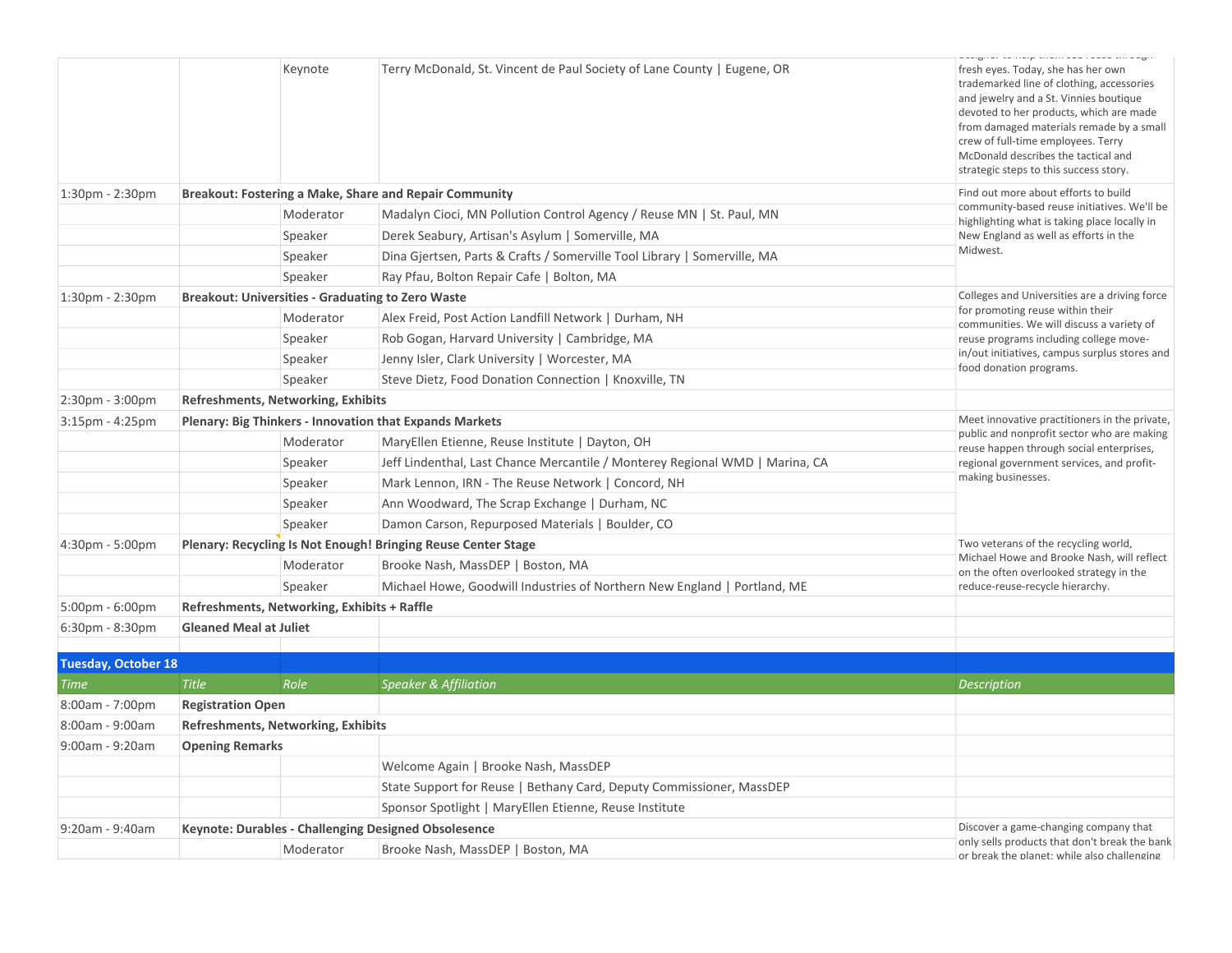|                       |                                                                              |                                                                                            | or preak the planety million also chancinging                                                                                                                                                                      |  |  |  |
|-----------------------|------------------------------------------------------------------------------|--------------------------------------------------------------------------------------------|--------------------------------------------------------------------------------------------------------------------------------------------------------------------------------------------------------------------|--|--|--|
|                       | Keynote                                                                      | Tara Button, Buy Me Once   London, England                                                 | manufacturers to break their habits and<br>build durable, repairable products that last a<br>lifetime.                                                                                                             |  |  |  |
| 9:40am - 10:30am      | Plenary: Metrics, Framing and Policy Drivers That Support Reuse              | Take a journey through the many drivers                                                    |                                                                                                                                                                                                                    |  |  |  |
|                       | Moderator                                                                    | Mark Lennon, IRN - The Reuse Network   Concord, NH                                         | that could potentially support and/or create<br>barriers to the widespread adoption of reuse                                                                                                                       |  |  |  |
|                       | Speaker                                                                      | Simon Love, Oregon Department of Environmental Quality   Portland, OR                      | in academic institutions, Fortune 500                                                                                                                                                                              |  |  |  |
|                       | Speaker                                                                      | Julie Newman, Massachusetts Institute of Technology   Cambridge, MA                        | companies, and public environmental                                                                                                                                                                                |  |  |  |
|                       | Speaker                                                                      | Gary Liss, Zero Waste USA   Loomis, CA                                                     | agencies.                                                                                                                                                                                                          |  |  |  |
| 10:30am - 11:00am     | <b>Refreshments, Networking, Exhibits</b>                                    |                                                                                            |                                                                                                                                                                                                                    |  |  |  |
| 11:05am - 11:55am     |                                                                              | <b>Plenary: Triple Bottom Line Benefits of Reuse</b>                                       |                                                                                                                                                                                                                    |  |  |  |
|                       | Moderator                                                                    | Dona Neely, Devens Eco-Efficiency Center   Devens, MA                                      | that keep resources in use and deliver<br>significant social, environmental and                                                                                                                                    |  |  |  |
|                       | Speaker                                                                      | Shaun Newell, More than Words   Boston, MA                                                 | financial benefits. By repurposing books,                                                                                                                                                                          |  |  |  |
|                       | Speaker                                                                      | Donna Baldwin, Habitat for Humanity ReStore of Cape Cod   Yarmouth, MA                     | home goods, building materials and office<br>furniture, these organizations are providing                                                                                                                          |  |  |  |
|                       | Speaker                                                                      | Justin Green, Big Reuse   New York City, NY                                                | employment opportunities, improving<br>housing, diverting waste and reducing                                                                                                                                       |  |  |  |
|                       | Speaker                                                                      | Christine Mosholder, The Furniture Trust   Boston, MA                                      | overhead costs for non-profit organizations,<br>and more.                                                                                                                                                          |  |  |  |
| 12:00pm - 1:20pm      |                                                                              | Lunch & Keynote: How Reuse is Disrupting the Status Quo                                    |                                                                                                                                                                                                                    |  |  |  |
|                       | Moderator                                                                    | Brad Verter, Mass Green Network   Boston, MA                                               | 2004 after an encounter with loose plastic<br>bags at a landfill. Today, his personal and                                                                                                                          |  |  |  |
|                       | Keynote                                                                      | Andy Keller, ChicoBag   Chico, CA                                                          | professional mission to help humanity "bag"<br>the single-use habit has taken him across<br>seas and into legal battles. Learn more<br>about his fascinating journey to transform<br>our "make-take-toss" culture. |  |  |  |
| $1:30$ pm - $2:30$ pm |                                                                              | <b>Breakout: Innovations in Food Rescue</b>                                                |                                                                                                                                                                                                                    |  |  |  |
|                       | Moderator                                                                    | Christine Beling, US EPA New England   Boston, MA                                          | food that is produced for human<br>consumption. Join some of New England's                                                                                                                                         |  |  |  |
|                       | Speaker                                                                      | Sasha Purpura, Food for Free   Cambridge, MA                                               | food recovery leaders to hear more about                                                                                                                                                                           |  |  |  |
|                       | Speaker                                                                      | Bryn Oakleaf, VT Agency of Natural Resources   Montpelier, VT                              | their innovative efforts and collaborative<br>partnerships to rescue food before it is                                                                                                                             |  |  |  |
|                       | Speaker                                                                      | Kasey Harris, Hannaford   Saco, ME                                                         | wasted.                                                                                                                                                                                                            |  |  |  |
|                       | Speaker                                                                      | Mica Seely, Vermont Food Bank   Barre, VT                                                  |                                                                                                                                                                                                                    |  |  |  |
| $1:30pm - 2:30pm$     | Breakout: Worn or Torn, Donate it All: The Real Story About Textile Recovery | Why does the U.S. recover only 15% of<br>unwanted textiles when 95% can be reused          |                                                                                                                                                                                                                    |  |  |  |
|                       | Moderator                                                                    | Brooke Nash, MassDEP   Boston, MA                                                          | or converted to secondary products? Learn                                                                                                                                                                          |  |  |  |
|                       | Speaker                                                                      | Jason Marshall, Morgan Memorial Goodwill Industries   Boston, MA                           | how the State of Massachusetts partnered                                                                                                                                                                           |  |  |  |
|                       | Speaker                                                                      | Paul Curry, Baystate Textiles   Pembroke, MA                                               | with for profit and nonprofit textile handlers<br>to dispel the notion that only "gently used"                                                                                                                     |  |  |  |
|                       | Speaker                                                                      | Patricia Ellison McCully, Recycle That   Federal Heights, CO                               | items should be donated. Panelists will<br>discuss the impacts of "fast fashion," the<br>textile recovery hierarchy and the economic,<br>social and environmental benefits of textile<br>salvage.                  |  |  |  |
| 2:30pm - 3:00pm       | Refreshments, Networking, Exhibits                                           |                                                                                            |                                                                                                                                                                                                                    |  |  |  |
| $3:15$ pm - $4:25$ pm | <b>Hot Topic Roundtables</b>                                                 | Participate in an interactive session where                                                |                                                                                                                                                                                                                    |  |  |  |
|                       | Moderator                                                                    | MaryEllen Etienne, Reuse Institute   Dayton, OH                                            | you will explore, share and learn about your<br>favorite reuse-related topic. Bring your                                                                                                                           |  |  |  |
|                       | Table 1                                                                      | Acting Locally: Plastic Bag Bans and Beyond   Brad Verter, Mass Green Network   Boston, MA | questions if you're a novice or your insights                                                                                                                                                                      |  |  |  |